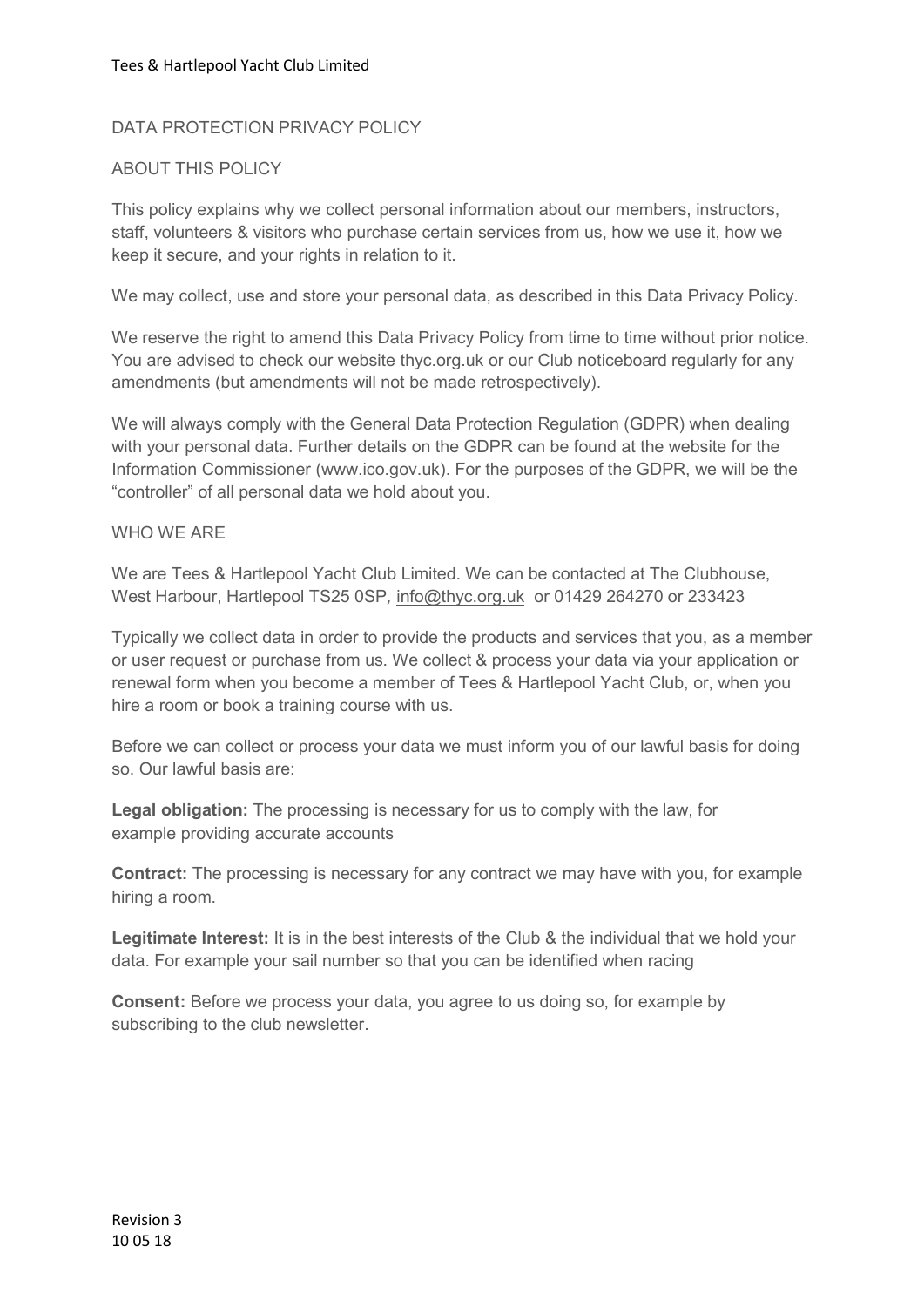## WHAT INFORMATION WE MAY COLLECT ABOUT YOU & WHY

- Name(s)
- **Address**
- **Phone number**
- **Email address**
- Bank account details

We have your name & address to meet our **legal obligations** required in the interests of running the Club, we need contact details to form **contracts** with members & visitors when hiring a room or taking a training course.

It is in our legitimate interest to hold contact details such as your phone number &/or email address so that we can contact you in case of emergency, for example if your boat requires attention.

It is in our legitimate interest to hold your bank account details depending on how you pay your fees or, if we need to pay you, for example if you are a member of staff.

If you are taking part in an organised event or training course or you are under 18 we may ask for data relating to:

- **Your date of birth**
- **Your next of kin**
- Any medical condition you feel we should know about

We will ask for your consent & where appropriate, your explicit consent enabling us to manage membership categories or training courses that are age related & to protect the vital interests of you & your family in an emergency.

If your training course leads to RYA certification your name, contact details, DOB, certificate number & date of issue will be shared with the RYA as a record of your qualification, & for verification or replacement of certificate if required. Details may also be used for quality assurance of RYA training.

If you have a boat:

- Boat name
- **Sail number**
- Call sign

For the purpose of our legitimate interests in: racing, promoting & operating the Club, managing race entries & providing results. Sharing results where applicable with class associations, media or the RYA.

For the allocation of moorings or compound storage & collection of fees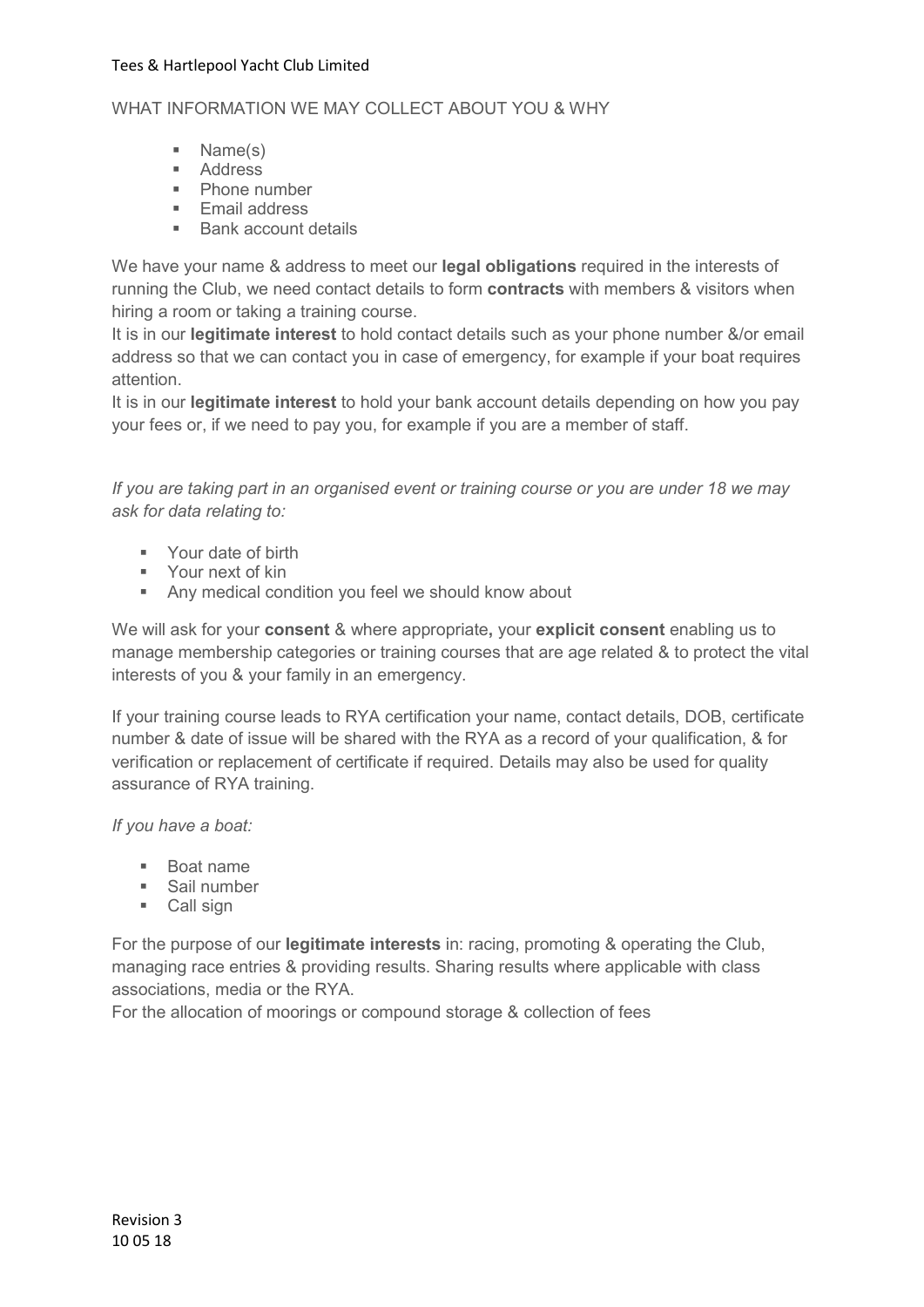If you are an instructor, volunteer or member of staff we may ask to see your:

- Relevant qualifications
- Details of experience

For the purpose of our **legitimate interests** in running the Club & in training & events management at the Club

Information which may be published on the website & other media:

- **Committee members names & how to contact**
- **Training Principal's name & how to contact**

Published as points of contact in the **legitimate interest** of operating & promoting the Club

### Website & marketing

**Photos and videos of members and their boats, visitors or trainees** 

Consent. We will ask permission on membership forms, renewals, & training course applications. Consent may be withdrawn at any time by clicking 'unsubscribe' from emails, or by emailing publicity@thyc.org.uk

## HOW WE PROTECT YOUR PERSONAL DATA

We will not transfer your personal data outside the EU without your consent.

We have implemented generally accepted standards of technology and operational security in order to protect personal data from loss, misuse, or unauthorised alteration or destruction. Please note however that where you are transmitting information to us over the internet this can never be guaranteed to be 100% secure.

For any payments which we take from you online we use a recognised online secure payment system.

We will notify you promptly in the event of any breach of your personal data which might expose you to serious risk

### WHO ELSE HAS ACCESS TO INFORMATION WE HOLD ABOUT YOU?

We will never sell your personal data. We share your personal data with third parties where it is our **legal obligation** to do so, for example our accountants, or where there is a **legitimate** interest to do so, for example our bank.

We may pass your personal data to club officials for the purposes of providing services to you on our behalf, for example: sending out your renewal form or AGM notice. We do this for the purpose of our legitimate interests in operating the Club and for performing our contract with you. However, we disclose only the personal data that is necessary for club officers to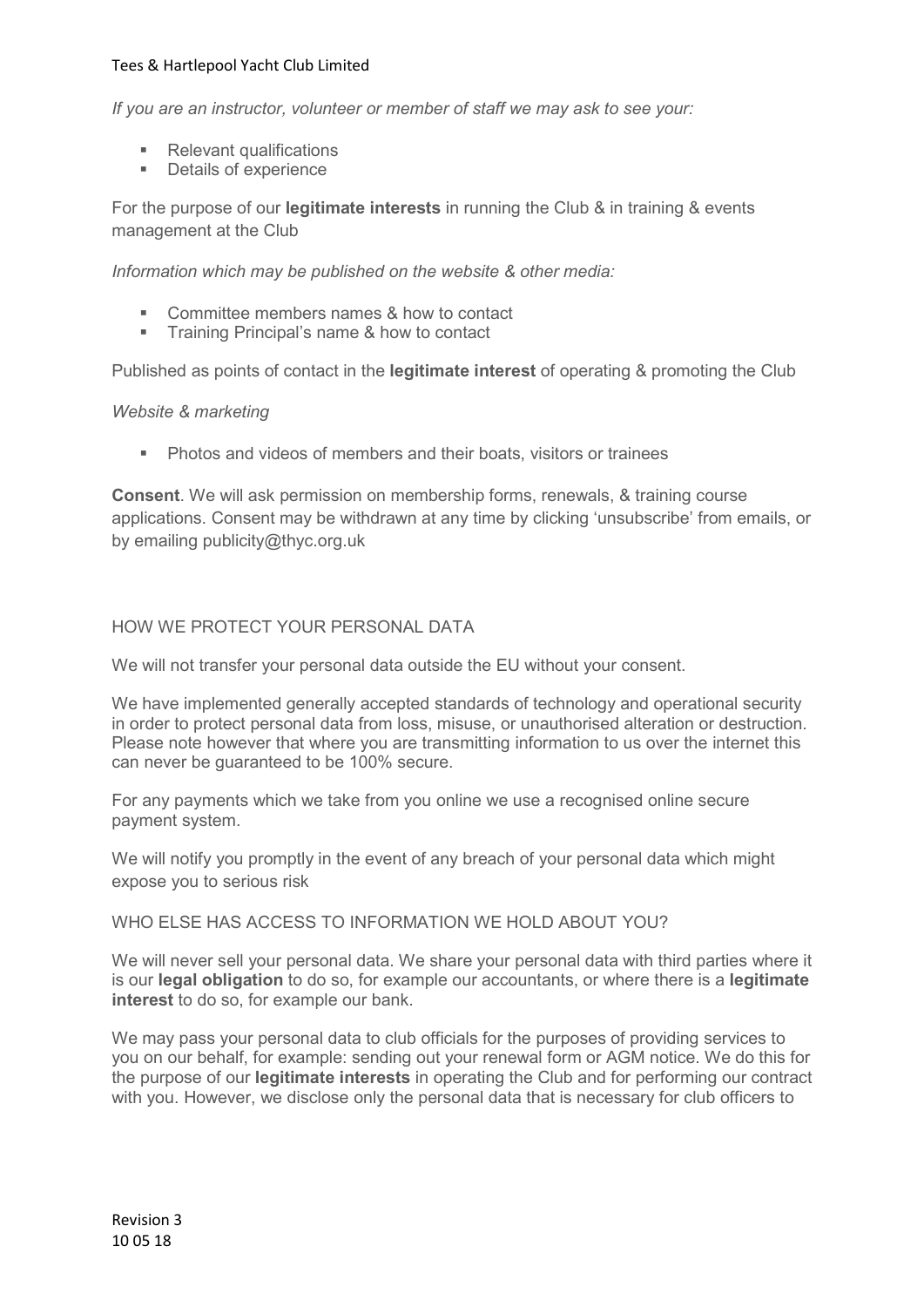deliver their service and we have a contract in place that requires them to keep your information secure and not to use it for their own purposes.

## HOW LONG DO WE KEEP YOUR INFORMATION?

We will hold your personal data on our systems for as long as you are a member of the Club and for as long afterwards as it is in the Clubs' legitimate interest to do so or for as long as is necessary to comply with our legal obligations. We will review your personal data every year to establish whether we are still entitled to process it. If we decide that we are not entitled to do so, we will stop processing your personal data except that we will retain your personal data in an archived form in order to be able to comply with future legal obligations e.g. compliance with tax requirements and exemptions, and the establishment, exercise or defence of legal claims.

We securely destroy all financial information once we have used it and no longer need it.

## YOUR RIGHTS

• The right to be informed

For example: This document informs you what we do with your personal data. If we decide to make changes that alter the way we process your data we will inform you.

• The right to access

You have the right of access to your personal data held by us. This is to be supplied by us within one month of the request & must be in a transferable format for example a .cvs file.

• The right to rectification

You have the right to ask for incorrect data we hold about you to be rectified; we must comply within one month & also inform any third party who may have had access to the data in question.

• The right to erasure

This allows a member to request the deletion of data held about them, for example:

- If there is no longer a legal obligation for the information to be held
- If you withdraw your consent
- The personal data must be erased to comply with a legal obligation
- The right to restrict processing

You have the right to ask the data holder to restrict the processing of your data. For example, if you contest the accuracy of the data held about you.